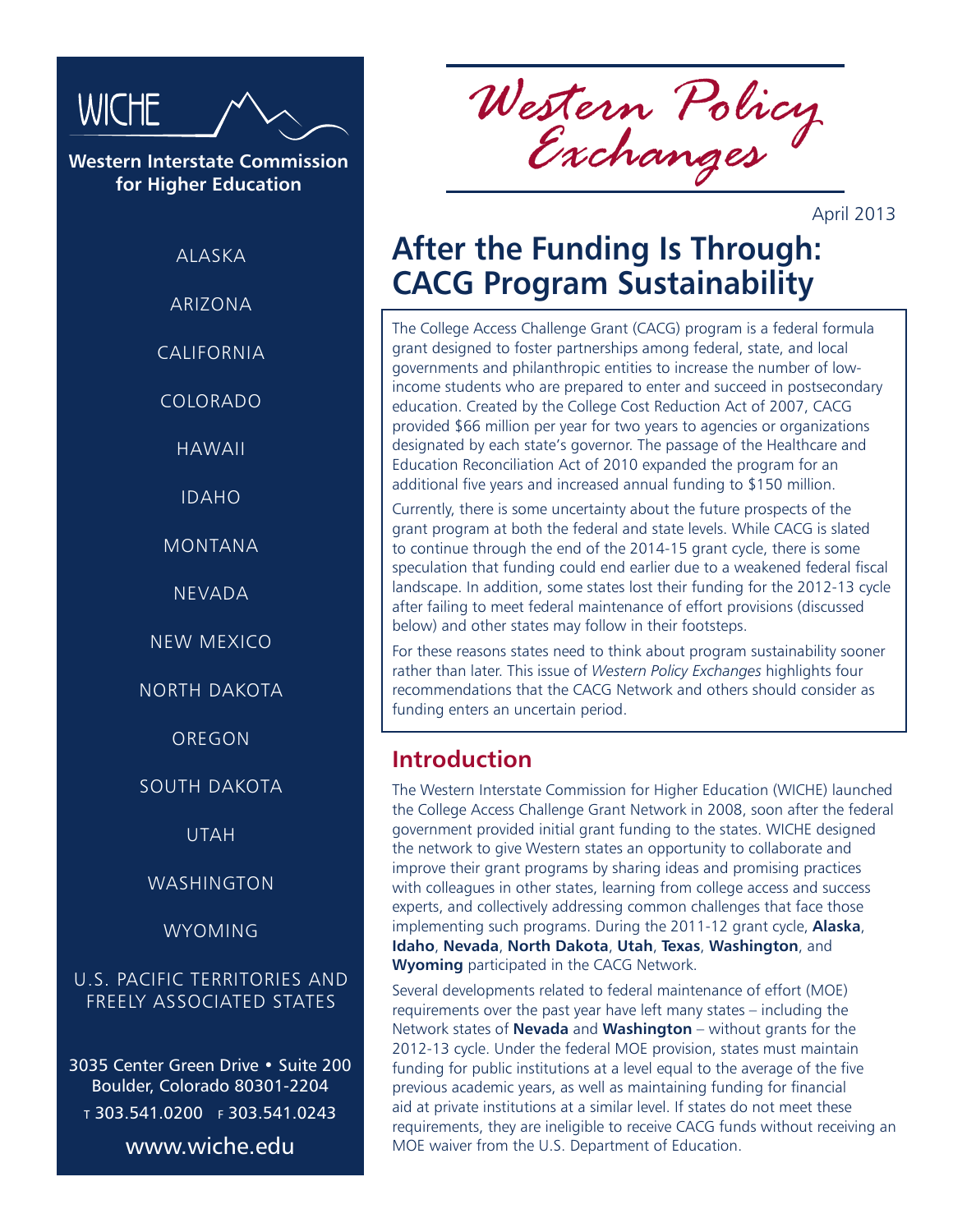*Western Policy Exchanges*

Meeting MOE requirements in the current fiscal climate is challenging. But even for states that are not in danger of losing the current grant for this reason, the time to start thinking about the future of college access and success efforts is now. The ongoing uncertainty as to whether or not Congress will eliminate CACG before the expected end date and the reality that funding is expected to end altogether after the 2014-15 grant cycle mean that states need to consider program sustainability strategies before it is too late.

This issue of *Western Policy Exchanges* highlights four recommendations that states should consider as they move forward with their programs:

- $\blacktriangleright$  Secure political buy-in to continue current access and completion efforts.
- Collect, analyze, and disseminate comprehensive data that measure program progress and success.
- $\blacktriangleright$  Narrow the scope of program activities to focus only on those that add the most value.
- Partner with other groups or entities engaged in similar activities so that access and success efforts can continue without interruption.

Before discussing these four strategies, below is a closer look at how states have used CACG funds and at threats to the program at the federal and state level.

#### **Persistence Pays**

Activities in most CACG Network states have remained basically unchanged from the 2010-11 grant year until now. **Alaska** continued to expand its near-peer mentor program, the Alaska College & Career Advising Corps (ACAC), in the 2011-12 grant year, establishing seven new sites in remote or rural areas. **Idaho** narrowed the focus of its program but continued to successfully offer dual credit assistance, hold Free Application for Federal Student Aid (FAFSA) completion events, and expand its own near-peer mentoring program to a new region of the state. **Nevada** persisted with efforts to create a college-going culture through the GoToCollegeNevada. org campaign and the further implementation of the GoToCollege Ambassadors advising program. **North Dakota** is still relying on its comprehensive website to provide college and career planning for parents, traditional students, and counselors, as well as to middle school students, adults, and others. **Wyoming** issued more need-based College Access Grants and expanded its near-peer mentoring program, the Wyoming College Advising Corps (WyCAC).

Several state programs have had success collaborating with partners and issuing subgrants to grassroots organizations that work directly with students. One

promising side benefit to this: state agencies often require subgrantees to incorporate sustainability planning into their proposals. The **Utah** CACG program increased its FAFSA completion efforts through partnerships, but required sustainability plans from all subgrantees. **Texas**, which similarly requires a sustainability plan from its subgrantees, helped more low-income students finish college in 2011-12 through a grant program that provides funding to students who had already earned 60 credits.

**Washington**, which coordinates its CACG efforts with the Gaining Early Awareness and Readiness for Undergraduate Programs (GEAR UP) initiative and other federal grant programs, continued to fund subgrants to organizations working to sign students up for the College Bound Scholarship program. Lowincome students sign up for this "promise scholarship" in middle school and agree to maintain at least a 2.0 GPA through high school, complete the FAFSA, and not be convicted of a felony. In return, the state agrees to provide "last dollar" financial aid (which covers any need unmet by other financial aid sources) for the student to attend a state institution. The state also partnered with organizations looking to increase college awareness in rural areas and among Spanishspeaking students and their families. **Washington** has emphasized offering grants to organizations that are willing to use the funding as start-up capital before incorporating the activities into their regular activities.

Thanks to the flexibility of the CACG program, states use their funding in a variety of ways. Because of this diversity, not every approach to sustainability is applicable to every state effort. But the recommendations presented in this brief offer general guidance that can help states create specific strategies to sustain college access and success programs well beyond the life of the CACG program.

#### **Time Has Come Today**

In any discussion of CACG programs, it is important to note that even though Congress has authorized and appropriated funds through the 2014-15 grant cycle, the continuation of the program is not guaranteed. In past budget resolutions, the U.S. House of Representatives has suggested eliminating funding for the program. Concerns have been raised about the federal college access funding landscape, which some claim has become duplicative, with multiple programs – such as GEAR UP and TRiO – working toward the same general end as the CACG program. With the balance of power in Washington remaining the same after the recent election, much uncertainty remains as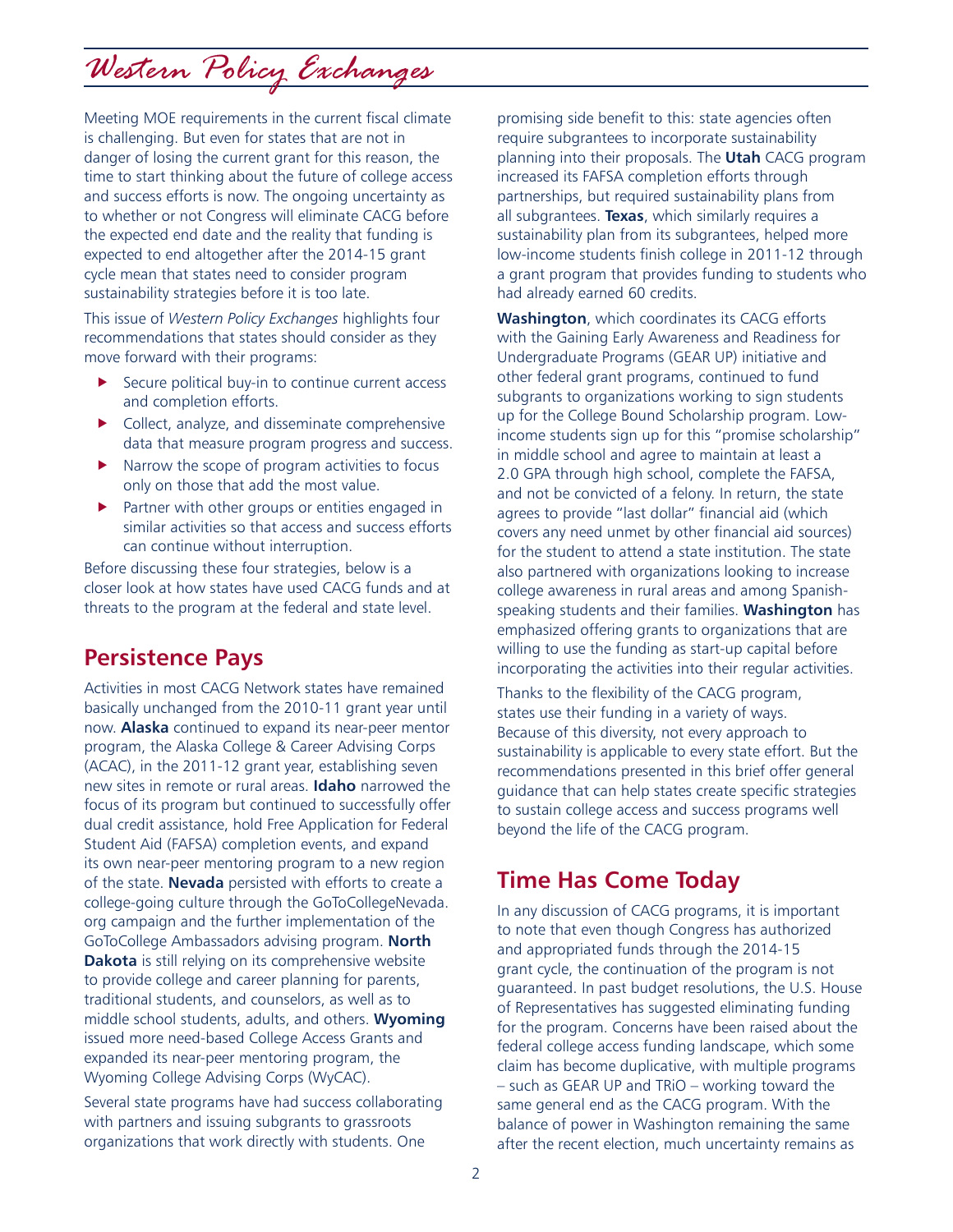*Western Policy Exchanges*

the president and a divided Congress work to address serious fiscal disagreements involving sequestration and annual appropriations. It is possible that Congress could reorganize programs targeting low-income students or eliminate one or more altogether.

Another concern affecting many states, including **Idaho**, **Nevada**, and **Washington**, is meeting MOE requirements. The Higher Education Opportunity Act requires states to fund higher education at a level "equal to or greater than the average amount provided for non-capital and non-direct research and development expenses or costs by the State to the public institutions during the five most recent academic years for which satisfactory data are available."1 States must similarly maintain funding for student financial aid at private institutions. If states do not meet these requirements, they cannot receive CACG funds without a waiver from the Secretary of Education.

Twenty-two states requested an MOE waiver in 2011 because of cuts to higher education in previous legislative sessions; the same number of states (including the District of Columbia and Puerto Rico) requested a waiver in 2012. While **Idaho** and **Washington** (along with other states) were able to use American Recovery and Reinvestment Act (ARRA) funds to meet MOE requirements in 2011, that was not an option in 2012, due to the loss of stimulus funds. **Idaho** met MOE by reallocating financial aid funds and demonstrating "effort" through its support of the Dual Credit for Early Completers program, originally established in 2011 and funded at the same level in FY 2012 and FY 2013. **Nevada** and **Washington** were denied funding for the 2012-13 grant cycle.

### **Recommendations**

With the uncertainty surrounding CACG, states need to plan how to sustain their efforts. The following recommendations can help states to maintain the momentum they have established over the past four years should the grant program end entirely or be dramatically redesigned.

**Secure Political Buy-in**. Engage the governor's office, state legislature, foundations, or any other entity that can advance the goals of your program – and do it as soon as possible, before the grant comes to an end. Because the governor designates the agency responsible for overseeing CACG, he or she should already be familiar with program efforts in the state and can advocate for continuation of the work once grant funding comes to an end. The state legislature allocates

higher education funding and can also serve as an ally and advocate for keeping program activities alive. For instance, to help sustain its near-peer mentor program after CACG ends, **Idaho** engaged state legislators about the mission and accomplishments of the program to date, including aligning the goals of the program with the broader economic and workforce development goals of the state. Starting a policy discussion well in advance of the end of the grant will allow state leaders to make a formal budget request during the 2014 legislative session. Additionally, **Washington** has worked with members of the state's U.S. Congressional delegation to build support for the CACG program and to keep them informed of the state's grant activities. Local and national foundations can also fund access and completion activities, provided project directors reach out early with thoughtful plans and proposals for consideration.

- f **Collect, Analyze, and Disseminate Data**. The most compelling evidence that a program is having an impact on access and success for lowincome students is comprehensive data showing progress over the course of the grant. **Alaska** used National Student Clearinghouse data to track program impact over the past four years. One location in the Anchorage School District, Bartlett High School, had a college-going rate of only 40 percent in 2009, the year before it joined the ACAC program. Using Clearinghouse data, the state found that the number of students enrolling in postsecondary education the fall after graduation from Bartlett increased to 44 percent in 2010 and 49 percent in 2011. Internal data collected by ACAC staff show similarly promising results. For instance, between 2009 and 2011, there was a 14 percent increase in the number of students who participated in the program and then were admitted into a postsecondary institution. These positive results allow **Alaska** to show policymakers and potential funders the value of the program, with the goal of continuing current levels of service to students and of facilitating expansion across the state.
- **Narrow the Focus**. Avoid thinking too big or trying to save everything that is part of the current CACG effort. Instead, focus on the one or two activities that are showing the most promise or positive results and work on sustaining those efforts. Specifically, identify the activities that add the most value and that could be combined with existing work in other areas. Over the past two